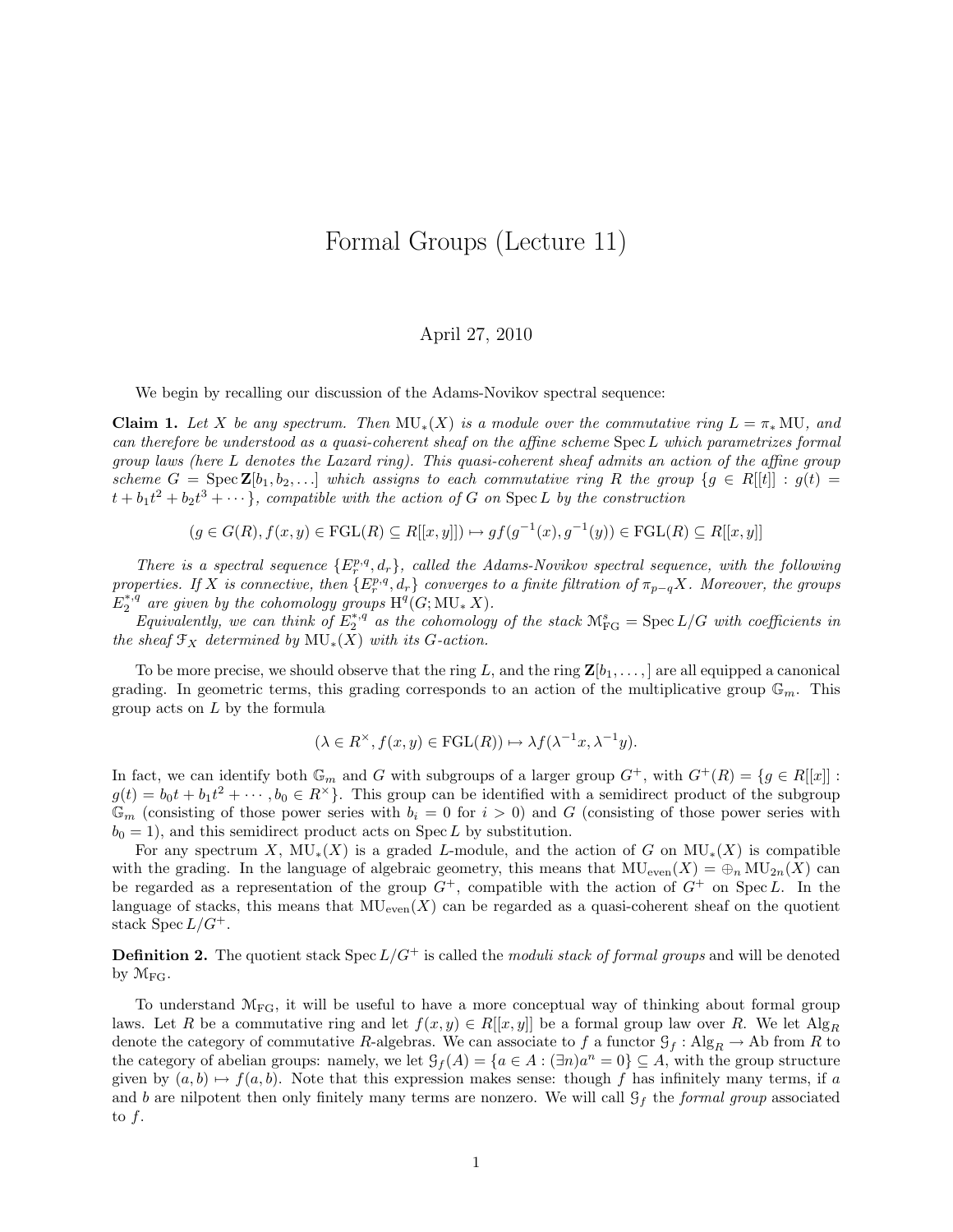**Remark 3.** The condition that  $f \in R[[x, y]]$  define a formal group law is *equivalent* to the requirement that the above formula defines a group structure on  $\mathcal{G}_f(A)$  for every R-algebra A.

Suppose that we are given two formal group laws  $f, f' \in R[[x, y]]$  and an isomorphism  $\alpha : \mathcal{G}_f \simeq \mathcal{G}_{f'}$  of the corresponding formal groups. In particular, for every R-algebra A,  $\alpha$  determines a bijection  $\alpha_A$  from the set  ${a \in A : a \text{ is nilpotent } }$  with itself. To understand this bijection, let us treat the universal case where A contains an element a such that  $a^{n+1} = 0$ . This is the truncated polynomial ring  $A = R[t]/t^{n+1}$ . In this case,  $\alpha$  carries t to another nilpotent element, necessarily of the form  $b_0t + b_1t^2 + \ldots + b_{n-1}t^n$ . Since  $\alpha$  is functorial, it follows that for *any* commutative R-algebra A containing an element a with  $a^n = 0$ , we have  $\alpha_A(a) =$  $b_0a + b_1a^2 + \cdots + b_{n-1}a^n$ . In particular, if  $A = R[t]/t^n$ , we deduce that  $\alpha_A(t) = b_0t + b_1t^2 + \ldots + b_{n-2}t^{n-1}$ . In other words, the coefficients  $b_i$  which appear are independent of n. We conclude that there exists a power series  $g(t) = b_0 t + b_1 t^2 + \cdots$  such that  $\alpha_A(a) = g(a)$  for every commutative ring a. Since  $\alpha_A$  is a bijection for any A, we conclude that g is an invertible power series. Since  $\alpha_A$  is a group homomorphism, we deduce that g satisfies the formula  $f'(g(x), g(y)) = gf(x, y)$ : that is, the formal group laws f and f' differ by the change-of-variable g.

**Definition 4.** Let R be a commutative ring. An *coordinatizable formal group* over R is a functor  $G : Alg_R \rightarrow$ Ab which has the form  $\mathcal{G}_f$ , for some formal group law  $f \in R[[x, y]]$ .

We regard the coordinatizable formal group laws (and isomorphisms between them) as a subcategory of the category  $\text{Fun}(\text{Alg}_R, \text{Ab})$  of functors from  $\text{Alg}_R$  to abelian groups. We have just seen that this subcategory admits a less invariant description: it is equivalent to a category whose objects are formal group laws  $f \in R[[x, y]]$ , and whose morphisms are maps g such that  $f'(g(x), g(y)) = gf(x, y)$ .

The coordinatizable formal group laws over  $R$  do not satisfy descent in  $R$ . Consequently, it is convenient to make the following more general definition:

**Definition 5.** Let R be a commutative ring. A formal group law over R is a functor  $\mathcal{G}: \text{Alg}_R \to \text{Ab}$ satisfying the following conditions:

- (1) The functor G is a sheaf with respect to the Zariski topology. In other words, if A is a commutative R-algebra with a pair of elements x and y such that  $x + y = 1$ , then  $\mathcal{G}(A)$  can be described as the subgroup of  $\mathcal{G}(A[\frac{1}{x}]) \times \mathcal{G}(A[\frac{1}{y}])$  consisting of pairs which have the same image in  $\mathcal{G}(A[\frac{1}{xy}])$ .
- (2) The functor G is a coordinatizable formal group law locally with respect to the Zariski topology. That is, we can choose elements  $r_1, r_2, \ldots, r_n \in R$  such that  $r_1 + \cdots + r_n = 1$ , such that each of the composite functors

 $\operatorname{Alg}_{R[\frac{1}{r_i}]} \to \operatorname{Alg}_R \to \operatorname{Ab}$ 

has the form  $\mathcal{G}_f$  for some formal group law  $f \in R[\frac{1}{r_i}][[x, y]].$ 

By definition, the moduli stack of the formal groups  $\mathcal{M}_{FG}$  is the functor which assigns to each commutative ring R the category of formal group laws over R (the morphisms in this category are given by isomorphisms).

There is a canonical map of stacks  $\mathcal{M}_{FG}^s = \text{Spec } L/\bar{G} \to \text{Spec } L/G^+ = \mathcal{M}_{FG}$ . To understand this map (and the failure of general formal groups to be coordinatizable) it is useful to introduce a definition.

**Definition 6.** Let G be a formal group over R. The Lie algebra of G is the abelian group  $\mathfrak{g} = \text{ker}(\mathcal{G}(R[t]/(t^2)) \to$  $\mathcal{G}(R)$ ).

Note that if  $\mathcal{G} = \mathcal{G}_f$  for some formal group law f, we get a group isomorphism  $\mathfrak{g} \simeq tR[t]/(t^2) \simeq R$ (since  $f(x, y) = x + y$  to order 2). In fact, g is not just an abelian group: for each  $\lambda \in R$ , the equation  $t \mapsto \lambda t$  determines a map from  $R[t]/(t^2)$  to itself, which induces a group homomorphism  $\mathfrak{g} \to \mathfrak{g}$ . When  $\mathfrak{G}$  is coordinatizable, this is the usual action of  $R$  on itself by multiplication. It follows by descent that the above formula always determines an action of R on g. Since  $g \simeq R$  locally for the Zariski topology, we deduce that  $\mathfrak g$  is an *invertible R*-module: that is, it determines a line bundle on the affine scheme Spec R.